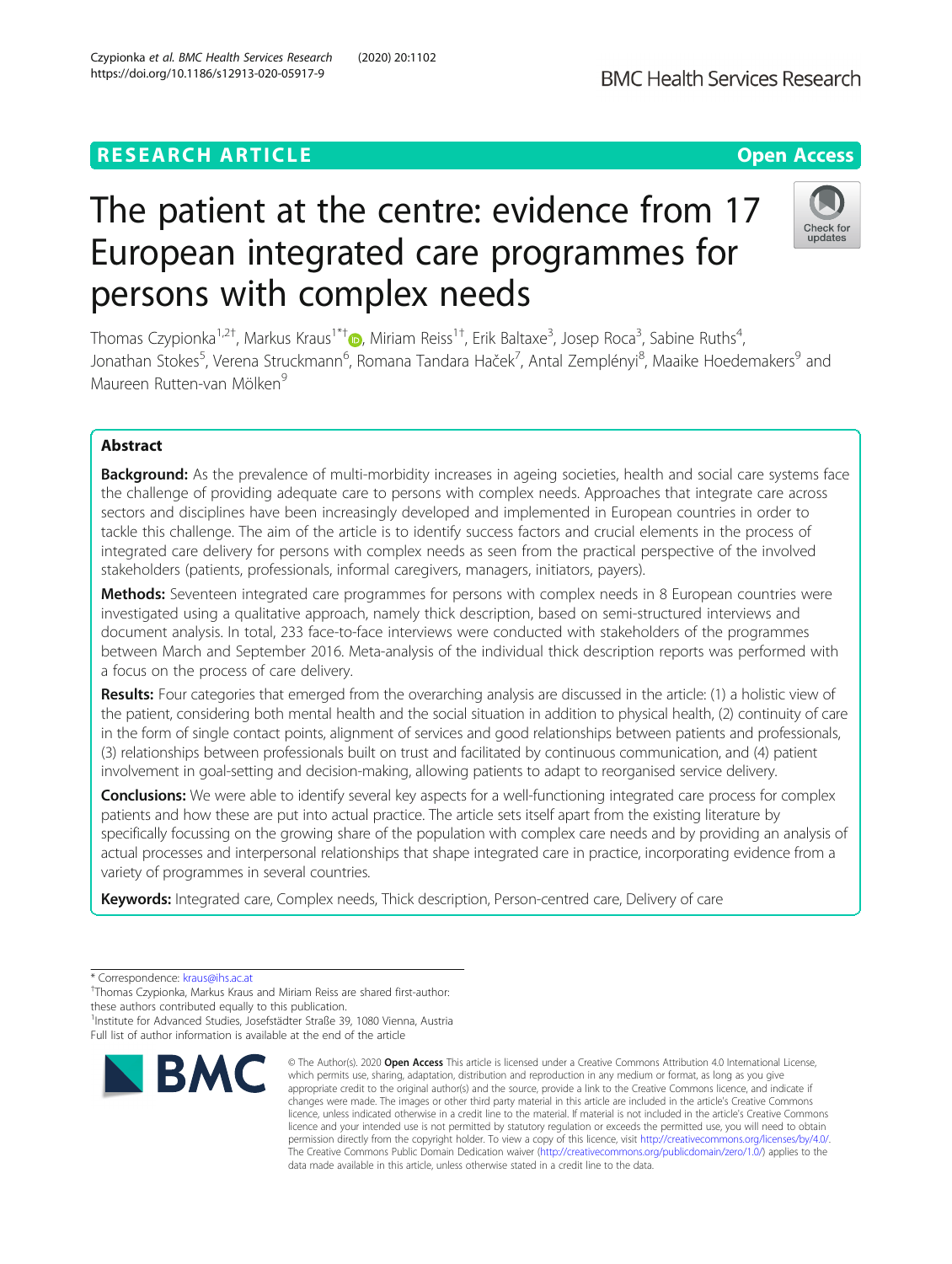#### Background

European societies, as many other societies worldwide, face the challenge of an increasing number of persons with multi-morbidity, which is commonly defined as two or more chronic conditions occurring in one person at the same time  $[1-3]$  $[1-3]$  $[1-3]$  $[1-3]$ . Multi-morbidity is associated with lower quality of life [[4](#page-11-0)–[6](#page-11-0)] and poor experience of care [[7](#page-11-0), [8\]](#page-11-0) for the affected persons. Furthermore, multi-morbidity imposes high costs on healthcare systems [[9](#page-11-0)–[11](#page-12-0)]. Data on prevalence vary greatly depending on definitions and methodologies [\[3\]](#page-11-0), but it is commonly estimated that more than half of the population aged 65 or older is affected by multi-morbidity in Western societies [\[1,](#page-11-0) [2](#page-11-0), [12](#page-12-0)–[15](#page-12-0)].

The care of persons with multi-morbidity places high demands on health and social care systems as these individuals often require services from multiple providers in both systems. This part of the population has therefore been suggested to particularly benefit from innovative care models that aim to integrate care across sectors and disciplines [\[16](#page-12-0)–[19\]](#page-12-0). In recent years, such innovative integrated care models for persons with multi-morbidity have been increasingly developed and implemented in European countries [[20](#page-12-0), [21](#page-12-0)].

The topic of integrated care for multi-morbidity is currently being tackled by the SELFIE project (Sustainable intEgrated chronic care modeLs for multi-morbidity: delivery, FInancing, and performance; [www.selfie2020.](http://www.selfie2020.eu) [eu](http://www.selfie2020.eu)), a research project funded by the Horizon2020 programme of the European Commission. Within the SELFIE project, integrated care is defined as structured efforts to provide coordinated, pro-active, person-centred, multidisciplinary care by two or more well-communicating and collaborating care providers either within or across sectors [\[22\]](#page-12-0). In the course of the project, 17 successful integrated chronic care programmes in the eight partner countries of the SELFIE consortium (Austria, Croatia, Germany, Hungary, the Netherlands, Norway, Spain, UK) were identified in order to be investigated and evaluated (see Table [1](#page-2-0)) [[23](#page-12-0)]. As these programmes target a broad spectrum of complex health as well as social needs, we will predominantly use the term "complex needs" rather than "multimorbidity" in the following.

One of the aims of the SELFIE project was to go beyond theory and quantitative evaluations, and use experiences of defined groups of stakeholders to gain a deeper insight into the inner workings of the programmes – in particular, why they are successful in improving care for persons with complex needs. Such insights can serve as guidance in the future implementation of integrated care models for persons with complex needs. The aim of the current article is therefore to sum up our findings on success factors as well as crucial elements of integrated care programmes for persons with complex needs as seen from the practical perspective of the involved stakeholders. A particular focus is placed on the process of care delivery and the implicit social structures associated with it. The methodological approach chosen for this purpose, namely "thick description", draws on the personal views of the persons involved in the care process as well as objective information. The material is condensed into emerging common themes and the way they are addressed in the care process.

#### **Methods**

#### Thick description of individual programmes

The methodological approach of thick description was chosen to investigate the functioning of integrated care programmes for persons with complex needs going beyond descriptive and quantitative information. In the 1940s, the idea of thick description was introduced by the philosopher Gilbert Ryle [\[24](#page-12-0)], and in the 1970s, it was further developed and established as a qualitative approach to investigate implicit social practices in their specific contexts by the anthropologist Clifford Geertz [[25\]](#page-12-0). In recent decades, thick description has been widely used in a variety of research fields, including research of care practices (e.g. [\[26](#page-12-0)–[28\]](#page-12-0)).

Thick description aims to investigate patterns of cultural and social relationships while taking into account the specific context of the studied case. This involves the social actions and the circumstances under which they take place, such as thoughts, feelings and the web of relationships between the participants. Thick description does not merely provide superficial information on the studied case (e.g. services provided, professionals involved, target group, financing, organisational form), but reaches further into underlying social patterns and substructures (e.g. relationships, social roles), in contrast to its logical opposite, thin description [[29](#page-12-0)–[32](#page-12-0)]. The method was chosen for this specific research context because it allows for an open and inductive approach to investigating care processes. Figure [1](#page-3-0) shows a visualisation of this approach in the context of our analysis. In practice, thick description can be based on various kinds of materials, e.g. participant observation, qualitative interviews, written documents or video/audio recordings.

Each of the 17 integrated care programmes for persons with complex needs was individually investigated by means of thick description by the researchers of the SELFIE team from the respective country. In order to gather sufficient data for an analysis of this kind, document analysis and, more importantly, semi-structured interviews were conducted. The Austrian SELFIE team assumed the conceptualising and coordinating role in this research process, as it was leading the corresponding work package within the SELFIE project due to their comprehensive expertise in the field. The Austrian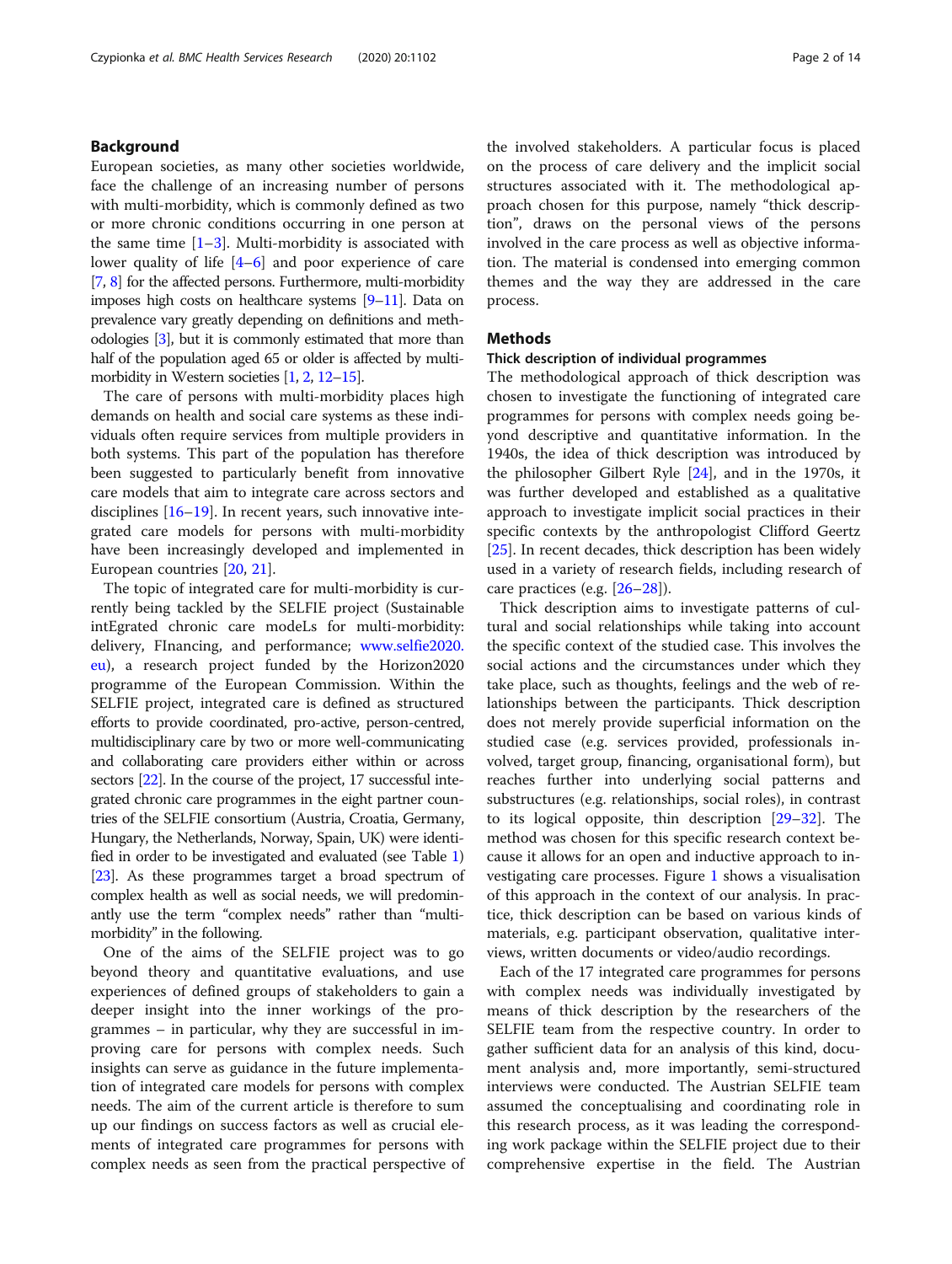|     | Programme<br>name                                                     | Location                                                                      | Programme type                                                                                           | Target group                                                                                                             | Aim                                                                                                                                                |
|-----|-----------------------------------------------------------------------|-------------------------------------------------------------------------------|----------------------------------------------------------------------------------------------------------|--------------------------------------------------------------------------------------------------------------------------|----------------------------------------------------------------------------------------------------------------------------------------------------|
| P01 | <b>Health Network</b><br>Tennengau                                    | Tennengau region,<br>Salzburg, Austria                                        | Bottom-up network of<br>social and health service<br>providers and voluntary<br>organisations            | Entire population of the<br>Tennengau region, but<br>particular focus on elderly<br>persons in need of social<br>care    | Improving coordination of<br>care across sectors and<br>providers; improving patient<br>experience                                                 |
| P02 | Sociomedical<br>Centre Liebenau                                       | Liebenau and<br>Jakomini districts<br>in the city of Graz,<br>Styria, Austria | Multi-disciplinary group<br>practice collaborating<br>with association for<br>practical social medicine  | Persons with complex<br>needs in multiple life<br>domains (e.g. physical/<br>mental health problems,<br>social problems) | Providing holistic health and<br>psychosocial care to<br>vulnerable groups according<br>to an emancipatory<br>approach                             |
| P03 | GeroS                                                                 | Croatia (covers<br>several counties)                                          | Information system for<br>health and social care<br>records                                              | All insurees aged 65 and<br>over, in particular geriatric<br>patients                                                    | Centralising of health and<br>social care data; monitoring<br>and evaluating health needs<br>and functional abilities of<br>the elderly population |
| P04 | Palliative Care<br>System                                             | Croatia (covers<br>several counties)                                          | Coordination<br>programme for<br>palliative care                                                         | Persons in need of<br>palliative care                                                                                    | Improving quality and<br>adequacy of palliative care;<br>implementing systematic<br>care approach on a national<br>level                           |
| P05 | Casaplus                                                              | Germany (covers<br>entire country)                                            | Case management<br>programme contracted<br>by sickness funds                                             | Persons aged 55 and over<br>with multiple chronic<br>conditions and at high<br>risk for hospitalisation                  | Reducing avoidable<br>hospitalisations through<br>preventive case<br>management and enhanced<br>self-management skills                             |
| P06 | Gesundes<br>Kinzigtal                                                 | Kinzigtal region,<br>Baden-Württemberg,<br>Germany                            | Population-based<br>integrated care<br>initiative                                                        | Entire population of the<br>Kinzigtal region                                                                             | Improving health of the<br>population and patient<br>experience; reducing per-<br>capita costs of care                                             |
| P07 | OnkoNetwork                                                           | Somogy county,<br>Hungary                                                     | Coordination<br>programme in an<br>oncology centre                                                       | Persons with (suspected)<br>diagnosis of a solid tumor                                                                   | Improving clinical outcomes<br>for oncology patients via<br>timely access to care and<br>patient pathway<br>management tools                       |
| P08 | Palliative Care<br>Consult Service                                    | Baranya county,<br>Hungary                                                    | Consultation<br>programme for<br>palliative care                                                         | Persons in need of<br>palliative care                                                                                    | Providing high-quality<br>palliative care to patients as<br>well as support to families<br>and professionals                                       |
| P09 | Proactive Primary<br>Care Approach<br>for Frail Elderly<br>(U-PROFIT) | Utrecht and North-<br>West Veluwe<br>regions, Netherlands                     | Nurse-led elderly<br>care intervention                                                                   | Frail elderly persons aged<br>60 years and over living at<br>home                                                        | Transitioning from reactive<br>to proactive elderly care;<br>preserving daily functioning;<br>improving quality of care;<br>reducing costs of care |
| P10 | Care Chain Frail<br>Elderly                                           | South-East Brabant<br>region, Netherlands                                     | Multi-disciplinary<br>care chain                                                                         | Elderly persons with<br>complex care needs living<br>at home                                                             | Improving functional ability,<br>health status and well-being;<br>preventing/postponing<br>nursing home admission                                  |
| P11 | Better Together<br>in Amsterdam<br>North (BSiN)                       | Amsterdam North<br>district in the city<br>of Amsterdam,<br>Netherlands       | Alliance of organisations<br>from healthcare, social<br>care, welfare, social<br>security and youth care | Persons with complex<br>needs in multiple life<br>domains (e.g. physical/<br>mental health problems,<br>social problems) | Improving health and self-<br>sufficiency of target<br>population; improving<br>quality of care; reducing<br>costs of care                         |
| P12 | Medically<br>Assisted<br>Rehabilitation<br>Bergen                     | City of Bergen,<br>Norway                                                     | Multi-disciplinary<br>specialised treatment<br>programme for opioid<br>addiction                         | Persons with opioid<br>addiction                                                                                         | Providing low-threshold<br>integrated care beyond<br>addiction treatment;<br>improving quality-adjusted<br>life expectancy                         |
| P13 | Learning<br>Networks                                                  | Municipalities<br>across Norway                                               | Multi-disciplinary<br>integrated care teams in<br>municipalities                                         | Elderly persons using<br>home nursing services or<br>with short-term stays in<br>nursing homes                           | Developing coordinated<br>and safe patient pathways<br>and health promotion<br>services; improving                                                 |

# <span id="page-2-0"></span>Table 1 Basic information on the 17 selected integrated care programmes for persons with complex needs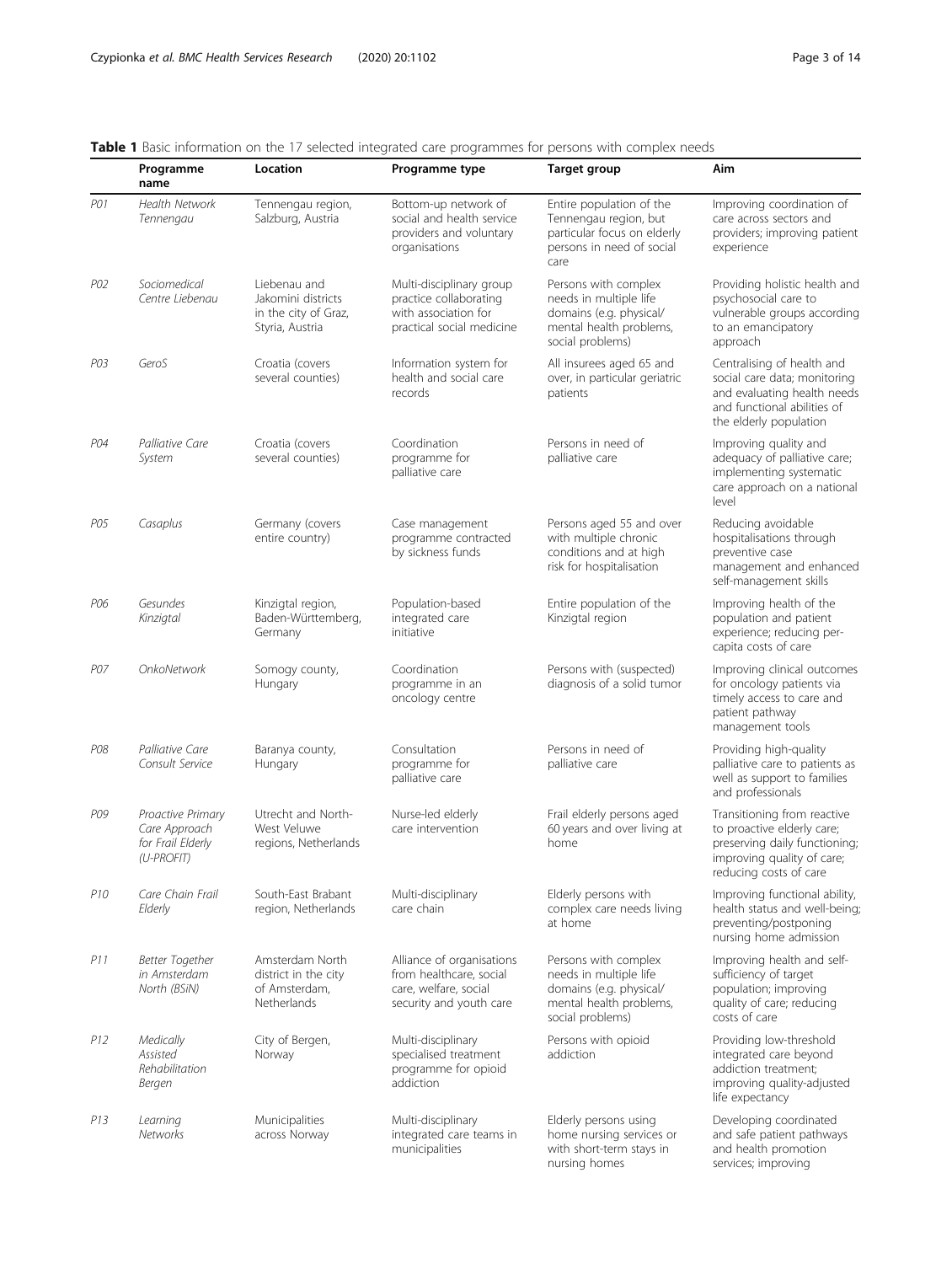|                 | Programme<br>name                                         | Location                                                      | Programme type                                                                           | Target group                                     | Aim                                                                                                                                       |
|-----------------|-----------------------------------------------------------|---------------------------------------------------------------|------------------------------------------------------------------------------------------|--------------------------------------------------|-------------------------------------------------------------------------------------------------------------------------------------------|
|                 |                                                           |                                                               |                                                                                          |                                                  | functional ability                                                                                                                        |
| P14             | Badalona Serveis<br>Assistencials                         | Badalona region,<br>Spain                                     | Integrated care<br>organisation of health<br>and social service<br>providers             | Frail elderly persons with<br>complex care needs | Promoting independent<br>living by offering support to<br>prevent hospitalisation and<br>nursing home admission                           |
| P15             | Área Integral de<br>Salut, Barcelona<br>Esquerra (Ais-Be) | Barcelona-Esquerra,<br>city of Barcelona,<br>Catalonia, Spain | Programme for<br>community-based<br>collaborative care by a<br>university hospital       | Persons with complex<br>care needs               | Bridging between hospital-<br>based specialised care and<br>community-based services                                                      |
| P <sub>16</sub> | Salford<br>Integrated Care /<br>Salford Together          | City of Salford,<br>Greater Manchester,<br>United Kingdom     | Community-based<br>integrated chronic care<br>programme                                  | Adults with chronic<br>conditions                | Improving coordination of<br>care; supporting patients in<br>self-management; reducing<br>hospitalisations and nursing<br>home admissions |
| P17             | South Somerset<br>Symphony                                | South Somerset<br>district, United<br>Kingdom                 | Health coaching<br>programme in hospital-<br>based complex care<br>hubs and GP practices | Persons with 3 or more<br>chronic conditions     | Supporting patients in self-<br>management and thereby<br>empowering them;<br>improving coordination<br>of care                           |

<span id="page-3-0"></span>Table 1 Basic information on the 17 selected integrated care programmes for persons with complex needs (Continued)

SELFIE team prepared a written guideline for both document analysis and interviews and held a workshop on the methodological approach (including analysing documents, conducting and analysing interviews, synthesising evidence into thick description reports) for all participating experts in order to ensure a uniform approach and homogeneity of the analysis in all partner countries. Furthermore, the Austrian team was in constant exchange with the researchers in all partner countries during the entire process of data collection and analysis.

Thick description of the individual programmes was conducted by the SELFIE team members from each respective country. Each of the researchers held a degree from social sciences and/or medicine at the level of PhD candidate or higher. In each country, the individual research team consisted of both women and men. Overall, exactly 50% of the research team were female.

#### Document analysis

The document analysis aimed to describe the general organisational structure of the programme as well as the formal relations of the involved stakeholders, representing the "thin description". In particular, it intended to provide the following information on the programme: aim, starting date, geographical scope, target group, services provided, number of persons treated, organisational form, involved partner organisations, involved disciplines and professions. For this purpose, available literature (scientific articles, academic theses, research reports, grey literature) and other documents (official documents, contracts, brochures,

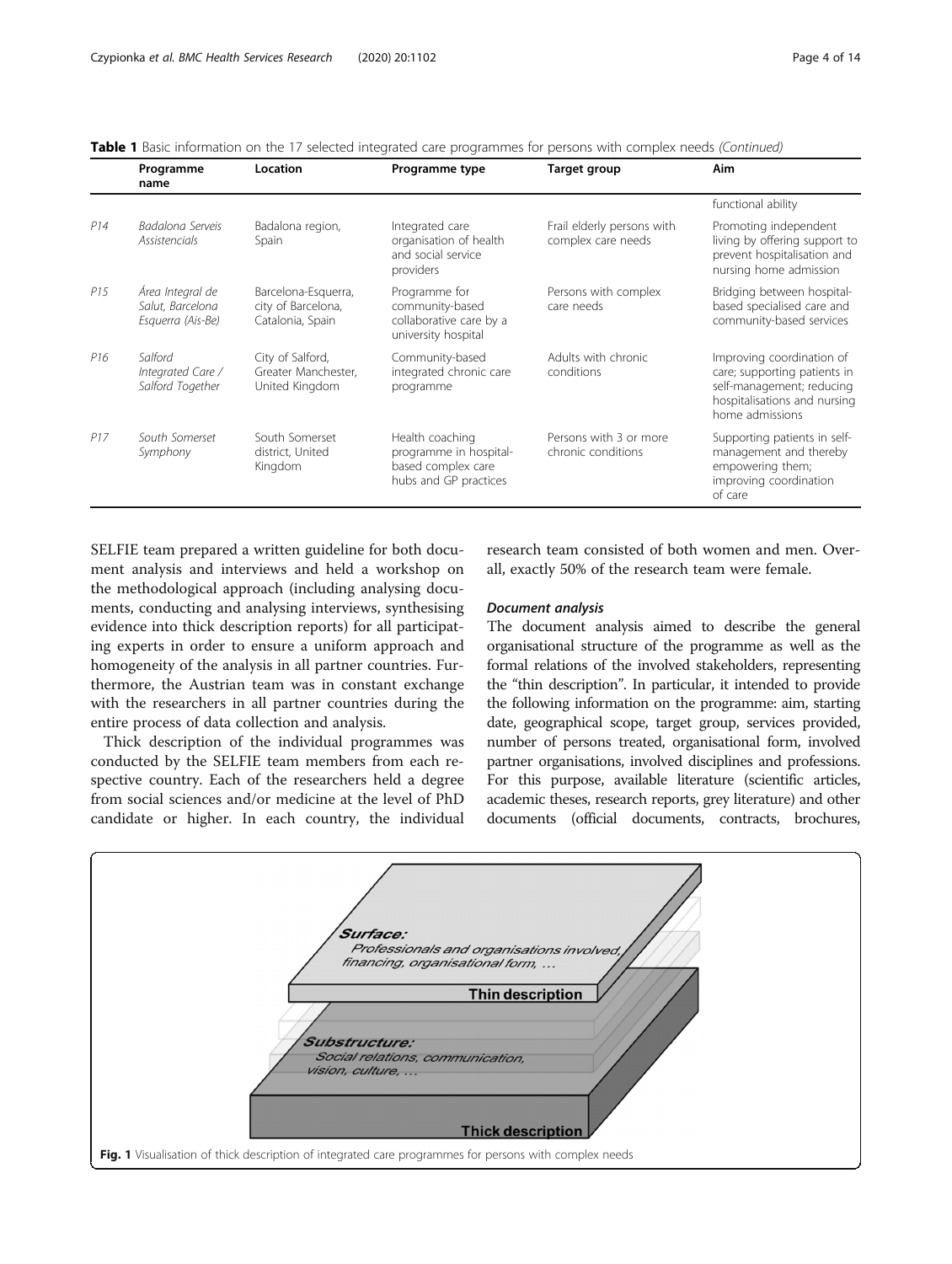website of the programme) were screened for relevant information by researchers of the SELFIE team from the respective partner countries.

#### Semi-structured interviews

The semi-structured interviews aimed to gain insights in what actually constitutes the programme below its surface when put into practice, in particular with regard to the care process. Interviews were conducted with different predefined stakeholder types involved in the programme, namely patients, professionals (e.g. medical and social staff), informal caregivers, manager(s) of the programme, initiator(s) (i.e. persons who were involved in setting up the programme), representatives of sponsor/payer organisations and other stakeholders.

Interview guides for stakeholder types Thematic focus areas for the interviews were defined inductively for each stakeholder type. Based on this, an individual interview guide was developed for each stakeholder type in order to account for different backgrounds and relevant themes of the individual stakeholder types (see [Supplementary mate](#page-10-0)[rials](#page-10-0)). This approach allows for gaining insights into the programme from different perspectives. The included questions concerned, for example, the stakeholders' perceptions of the care process, their roles and relationships within the programme, their specific problems and applied solutions, and their personal views on the programme. The interview guides were pilot tested by the Austrian SELFIE team with several stakeholders of the Health Network Tennengau. Researchers in the partner countries were free to adapt the interview guides according to specifics of their cases (e.g. cultural particularities) in close consultation with the Austrian team.

Selection of interview partners On the basis of the document analysis, a purposive sample of interviewees was defined for each individual programme, as the importance of types and compositions of stakeholders varied across the programmes. The samples were defined by the researchers in the respective partner countries and subsequently discussed with the Austrian SELFIE team. Potential interviewees had no prior relationship to the researchers and were approached personally, by email or by telephone. A minimum number of 10 persons had to be interviewed per programme (at least one per stakeholder group). Researchers were free to invite additional interviewees in case they regarded it necessary to obtain more information. In general, interviewees in the different stakeholder groups showed high willingness to participate. Only in very few cases, potential interviewees dropped out, e.g. two persons in Germany (one due to pregnancy, one due to illness). In total, 233 interviews were conducted (28 patients, 100

professionals, 19 informal caregivers, 33 mangers, 20 initiators, 22 representatives of sponsor/payer organisations and 11 others stakeholders). The average number per programme was 13.7.

Conducting interviews Interviews were conducted face-to-face between March and September 2016 by researchers of the SELFIE team from the respective partner countries. All interviewees gave informed consent at the beginning of the interview. Prior to giving their informed consent, each interviewee was informed about the SELFIE project as well as about the background of the respective interviewer (e.g. educational/occupational background, research interests). The interviews lasted approx. Thirty to ninety minutes and were digitally audio-recorded. Some researchers took field notes in addition to the audio recordings. For professionals, managers, initiators and payers, the interviews usually took place at the workplace of the interview. For patients and informal caregivers, the interviews usually took place at the home of the interviewee or at a programme-related facility. Generally, there was no one present during the interviews besides researchers and interviewees. Instructions were clear that interviewees could terminate or pause the interview at any point. No participant payment was made to the interviewees.

Analysis All interviews were transcribed verbatim from the audio file either by the interviewer or an independent research transcriber. The resulting transcripts were analysed using Mayring's qualitative content analysis [\[33\]](#page-12-0). The analysis was guided by a broad category system based on the six components of the SELFIE conceptual framework of integrated care for multi-morbidity (service delivery, leadership and governance, workforce, financing, technologies and medical products, and information and research) [\[22](#page-12-0)]. Sub-categories within these broad components, which were relevant to the specific cases, were identified inductively. The units of analysis, i.e. verbal sequences from the interviews, were coded according to the categories and subcategories by researchers of the SELFIE team from the respective country (2 per team). No specific software was used for managing the data. A thick description report was produced for each of the 17 programmes. The interview quotations selected to be included in the reports were edited into readable forms and translated into English. The reports (to be found on [www.selfie2020.eu/publications](http://www.selfie2020.eu/publications)) were structured according to the six components of the conceptual framework and also contain further information on the methodological approach.

#### Overarching analysis

The thick description reports of all 17 integrated care programmes were subjected to a meta-analysis [\[34](#page-12-0), [35](#page-12-0)]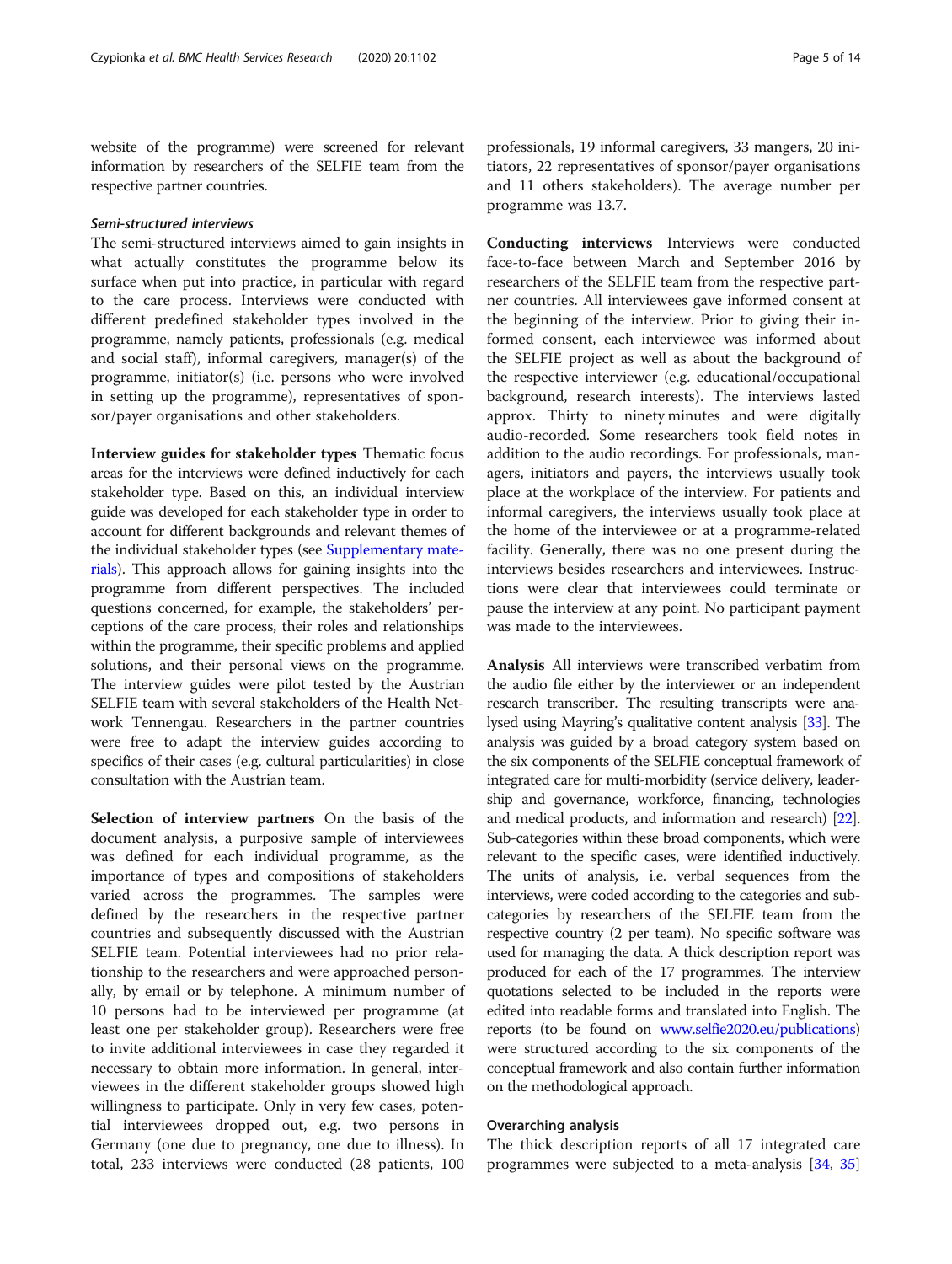focussing on the process of care delivery. The analysis was led by the research question "Which aspects of the care process are crucial to integrated care for persons with complex needs and in which way do these aspects contribute to the success of such initiatives?". Two researchers from the Austrian SELFIE team conducted independent analyses of the themes addressed in the reports in order to inductively identify categories associated with a well-functioning care process on the practical level. Coding and interpretation of results were discussed to explore differences in interpretation of narratives, improve consistency of coding, and reduce subjective influences. The categories were checked back against the thick description reports to ensure consistency and validity.

#### Results

While the 17 programmes differ from each other in various ways (e.g. target group, setting, cultural background, health system context), the overarching analysis focuses on success factors and key elements that are common across the programmes and contribute to a well-functioning care process. We grouped the main themes that emerged from the analysis into the following four categories: holistic view of the patient, continuity of care, relationships between professionals, and patient involvement.

#### Holistic view of the patient

There is increasing consensus that integrated care of persons with complex needs cannot exclusively address physical health problems, but needs to adopt a holistic view of the person [\[36](#page-12-0)–[40\]](#page-12-0). This is based on the recognition that physical health, mental health and the social situation are interconnected and should therefore not be dealt with independently. This focus on a holistic care approach has likewise emerged in our analysis. The two sub-themes we identified in this context are (1) consideration of mental health and (2) consideration of the social situation of patients.

#### Consideration of mental health

In accordance with this holistic view, most programmes take into account mental health in the care process and many provide corresponding services as integrated part of the programme (e.g. psychotherapy, counselling). Both a care coordinator and a programme initiator from South Somerset Symphony [UK] acknowledge that the presence of mental health problems increases complexity and poses additional challenges in the provision of care:

"I think anxiety and depression are huge and I certainly didn't realise how much that impacts on a person's health and wellbeing and, you know, some people can have three, four [physical] long term conditions and

can manage quite well, somebody that could have anxiety and depression could have one [physical] long term condition and it's, you know, they don't manage at all." (P17\_IP09)

"[...] issues around loneliness, social isolation, anxiety, mental health issues, such a widespread anxiety and depression issues, confidence issues, a whole range of things that can't be changed overnight. That takes time to work with individuals and their families and their carers… I think the most challenging individuals are those with severe and enduring mental health issues." (P17\_IP03)

#### Consideration of social situation of patients

Apart from considering physical and mental health problems, most of the investigated programmes also put emphasis on the social situation of their patients. While some programmes at least take into account the patient's social context when planning the care process, others even strive to design care so as to actively target social problems.

The philosophy of the Sociomedical Centre Liebenau [AT], for example, is guided by a "social medicine" approach. Based on a firm belief in the significance of social determinants of health, the programme aims at improving patients' social situation in addition to providing healthcare in a narrower sense. To this purpose, it employs social workers, provides various counselling services and runs a community centre. A physician points out that patients often prioritise social aspects over their physical health:

"[...] if someone doesn't know how he is going to finance his everyday needs, then coping, for instance, with their diabetes or their multiple illnesses is probably the least of their worries, because they'll say: 'Okay, that's an organic illness that I have, but I don't know if I can keep the apartment or I don't know if the youth welfare office is going to take my children away or something.' As a doctor, I then have the responsibility to also help resolve these problems, because only then will the medicine prescribed work." (P02\_IP04)

Medically Assisted Rehabilitation Bergen [NO], which specifically targets drug users, also provides social support to its patients. As a health professional involved in the programme highlights, it is necessary to secure the patient's basic needs before starting the actual treatment of health problems:

"My way of thinking has been that you must attend to the basics first, before you move on. For many, the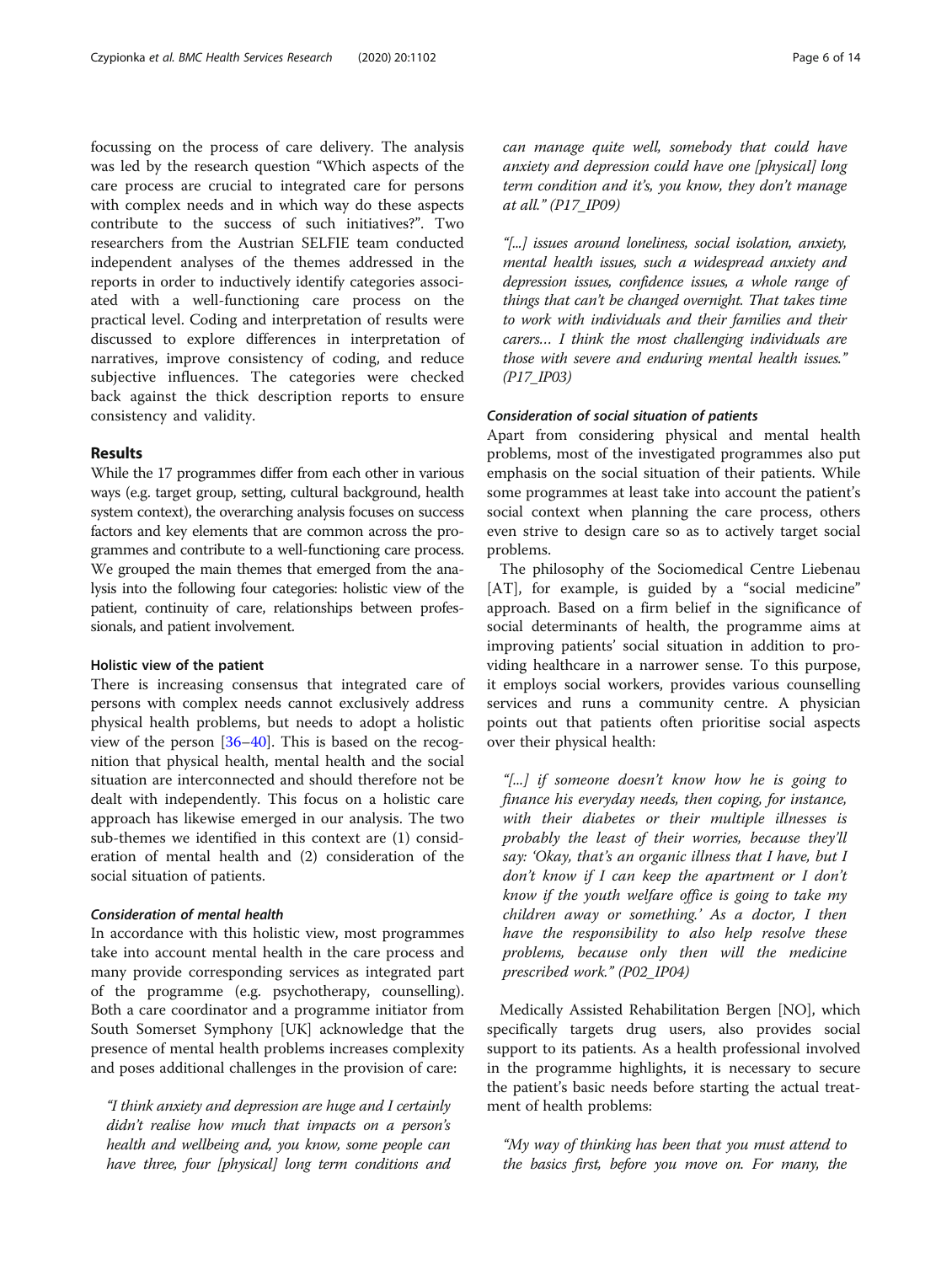opioid addiction or the search for heroin will be the one thing that overshadows everything else, it takes control over all other needs, so if you got that right, then you need to secure housing, and attend to economic problems and then you can start to dig into [mental problems]." (P12\_IP03)

In order to fully capture the social situation of persons with complex needs, the importance of personal contact to patients in their own environment during the assessment was stressed by several interview partners. This allows for a better understanding of the patient's situation and the scale of his/her complex needs, as a nurse from Badalona Serveis Assistencials [ES] highlighted:

"We think the first visit is very important and it must be done at home, because then you can see which is the social situation, the environment, if the patient is ready to follow our instructions, if he takes the medication … This is an important issue, because when you are at the consultation, they say 'Yes, I take this, I take that', but when you go to their homes and open the medicine cabinet, it's a mess and you see that there are many things they don't take, or that they don't do it well."  $(PI4_IPI4)$ 

#### Continuity of care

The concept of continuity of care involves a continuous caring relationship with an identified health care professional and seamless and timely service provision across multiple providers [\[41](#page-12-0)]. It is a central aspect of quality of care and especially important when providing care to persons with complex needs [\[36](#page-12-0), [42](#page-12-0), [43](#page-12-0)]. Continuity of care was identified as a central aspect to the success of the investigated programmes. In particular, three subthemes emerged, namely (1) the existence of a single contact point for patients, (2) the alignment of the services offered by a programme and (3) the relationship between patients and non-physician professionals.

#### Existence of single contact point for patients

Many of the investigated programmes involve certain professionals acting as a single contact point for patients. Some examples are case managers in Casaplus, elderly care nurses in U-PROFIT, special advisors in Medically Assisted Rehabilitation Bergen or case management nurses in Badalona Serveis Assistencials. Depending on the primary focus of the programme these persons have different professional backgrounds (e.g. nurses, social workers). Persons with complex needs, their informal caregivers but also professionals and programme managers appear to highly value the existence of such a single contact point ensuring a targeted navigation through the health and social care system, as the latter is often a challenging task for these persons.

In South Somerset Symphony [UK], patients are assigned a care coordinator who acts as such a single contact point and manages transition from multiple care pathways to a single coordinated and integrated pathway. Patients perceive a benefit to their care from this service:

"It doesn't matter what is wrong with me, I can discuss it with them. If I need a doctor's appointment, they can make one at the surgery for me and they can … if it's something to do with, say, the diabetes and they think I need a review, they will arrange all of that for me. So it is, as they have said, one body of people I can go to that has access to everything I need." (P17\_IP04)

A similar role is played by the case management nurse in Ais-Be [ES], who coordinates the different specialists involved in a patient's treatment. Furthermore, when the patient is stable, the case management nurse is in charge of monitoring and follow-up. In the following, a member of the innovation directorate emphasises the significance of the case management nurse:

"This is the role of the case manager, to put order in the confusion generated by different doctors that are seeing only one part of the patient. This fragmentation is the one solved by the case manager  $[$  ... $]$  I would say that the strength of the case manager is giving continuity to the patient, monitoring the patient with low intensity but frequently." (P15\_IP05)

#### Alignment of services offered

Addressing health issues of patients with multiple chronic conditions requires multiple different professionals to deliver appropriate care for both health and social problems in a coordinated way. This can be specifically challenging for persons with complex needs. At the centre of integrated care programmes for persons with complex needs, there is often a multi-disciplinary team covering a potentially broad spectrum of professions from the health and social care fields [\[44,](#page-12-0) [45](#page-12-0)]. This team-based approach is appreciated by both the professionals themselves and patients.

The team of the Sociomedical Centre Liebenau [AT], for example, includes health professionals, a psychotherapist, social workers and a legal advisor – all under one roof. This enables the Sociomedical Centre Liebenau to act as a "onestop shop" and provides low-threshold access to a variety of services. A social worker, for example, stresses that her presence at the centre encourages patients to use her services who would otherwise be reluctant to do so: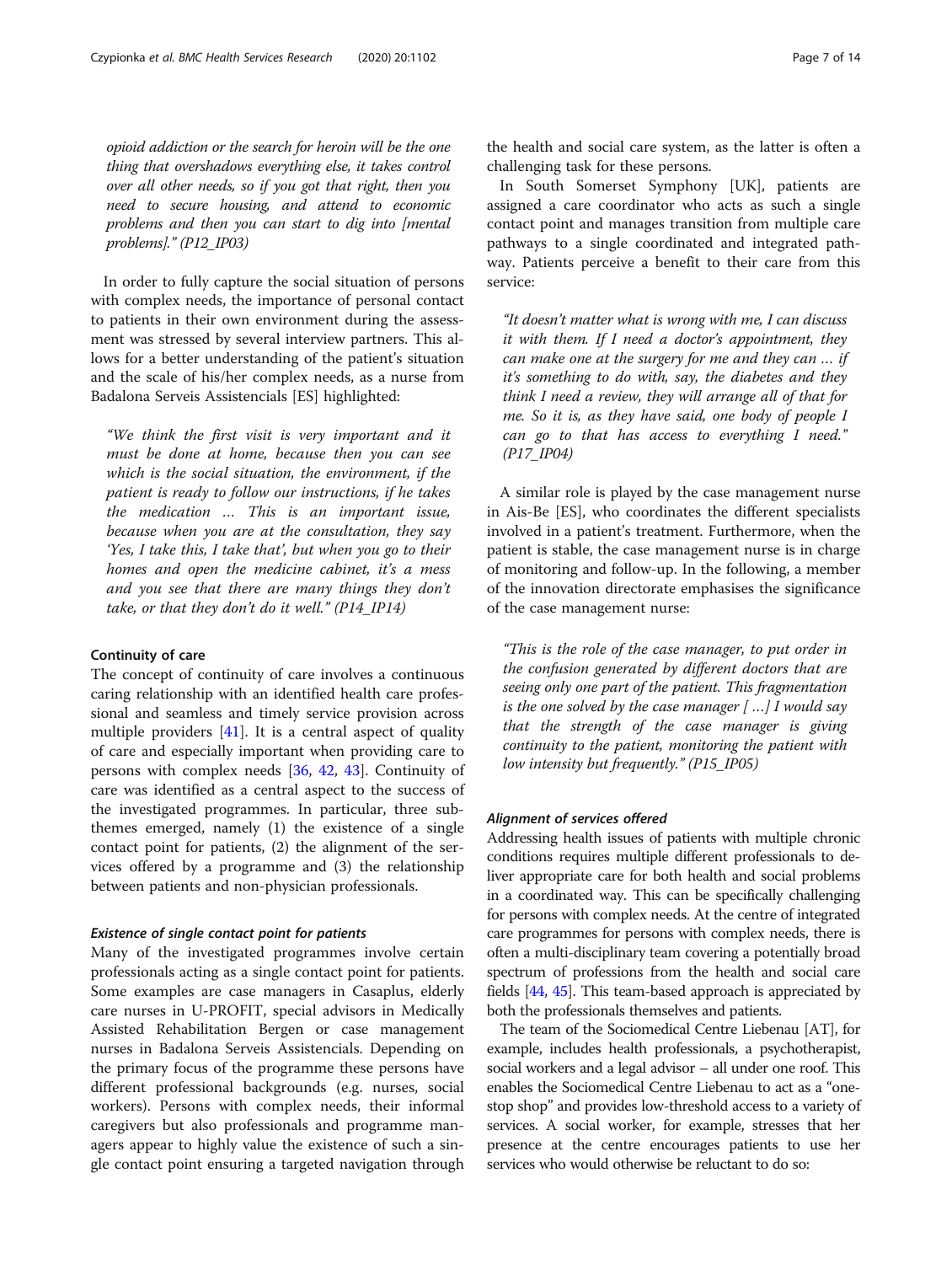"It's quite possible for people to go to their GP, and for him to ask: 'Have you talked to a social worker about that?' And for them to say: 'No, I haven't, but I'll think about it.' But then there's usually a psychological barrier. But if the doctor says: 'Wait a moment, we have a social worker here, you can meet them right away.' When the people then see me, and I start talking to them and building a relationship at once, it's easier for many people, and they can come to one and the same place for different problems, don't need to go to yet another place." (P02\_IP02)

#### Relationship between patients and non-physician professionals

In several programmes, addressing and making use of the distinctive nature of the relationship between patients and non-physician professionals has emerged as a central aspect. Non-physician professionals play a key role in many of the programmes; as a consequence, patients and/or informal caregivers develop special relationships to them.

In Casaplus [DE], a relationship of mutual trust and learning has developed over time between many patients and their case managers as a consequence of regular contact. The case management approach is aimed at complementing the physician's treatment and is viewed by professionals and patients as a valuable addition. A patient, for example, appreciates receiving more extensive advice on handling her diseases:

"Well, I'm not a physician, but the case managers there have a lot more knowledge and influence, thus they explain diseases and their potential consequences and other important things to me." (P05\_IP08)

In U-PROFIT [NL], an elderly care nurse takes on the central role in the care process. His/her role is perceived as important in frail elderly care in general, but especially in complex cases that go beyond the medical domain. Several aspects in this context were highlighted in the interviews, such as the patients' special relationship to the elderly care nurse in contrast to their relationship to the physician. In particular, patients are more willing to share concerns with the elderly care nurse, as a physician of the programme acknowledges:

"[…] patients are open in a really different way towards the nurses than towards us [GPs]. Often much more is said, they dare to say much more, because then you don't bother the GP even though you [the GP] think they can really say more, they just don't." (P09\_IP04)

A feature that patients particularly value with regard to non-physician professionals, seems to be the time these professionals spend with them, as a patient in BSiN [NL] emphasises:

"Just making the time […] that the time is just there you know, that is nice. That you don't feel the pressure 'oh now we have to do this quickly' because she has to leave in three minutes for example." (P11\_IP05)

#### Relationships between professionals

While the quality of relationships between professionals always plays a role in the delivery of care, it is of particular importance when various disciplines are involved and cases are complex [\[46](#page-12-0)–[48\]](#page-12-0). Hence, this aspect has been raised in the context of various programmes as a prerequisite for a well-functioning care process. We identified two sub-themes in this context: (1) building trust between professionals, and (2) communication between professionals.

#### Building trust between professionals

Several stakeholders of the investigated programmes stressed that good collaboration can only be achieved if all involved partners form trusting relationships with each other. This is particularly relevant when professionals are not used to collaborating closely because standard care settings do not require them to do so. However, it was also acknowledged that building such relationships requires effort, time and a team culture that allows for open-minded discussion.

In the following, a care manager and initiator of the Health Network Tennengau [AT] states that he appreciates the openness in communication between the professionals involved in the network, which also allow for expression of criticism:

"I think a certain culture has developed over the years in the Tennengau region. Nowadays, there are no borders between the different participants. If I contact someone, that contact is basically friendly and positive from the start, even if I were perhaps on occasion to voice criticism. […] I've heard that in other areas that can often cause tensions, that people are in competition with each other. […] We support and encourage each other and that's what I find good and is what, I think, has established itself over the course of time." (P01\_IP05)

Similarly, Salford Integrated Care [UK] has a long history of collaboration, which dates back to before the programme was implemented in its current form. According to the programme manager, the trust built over time was a central prerequisite for successful programme development: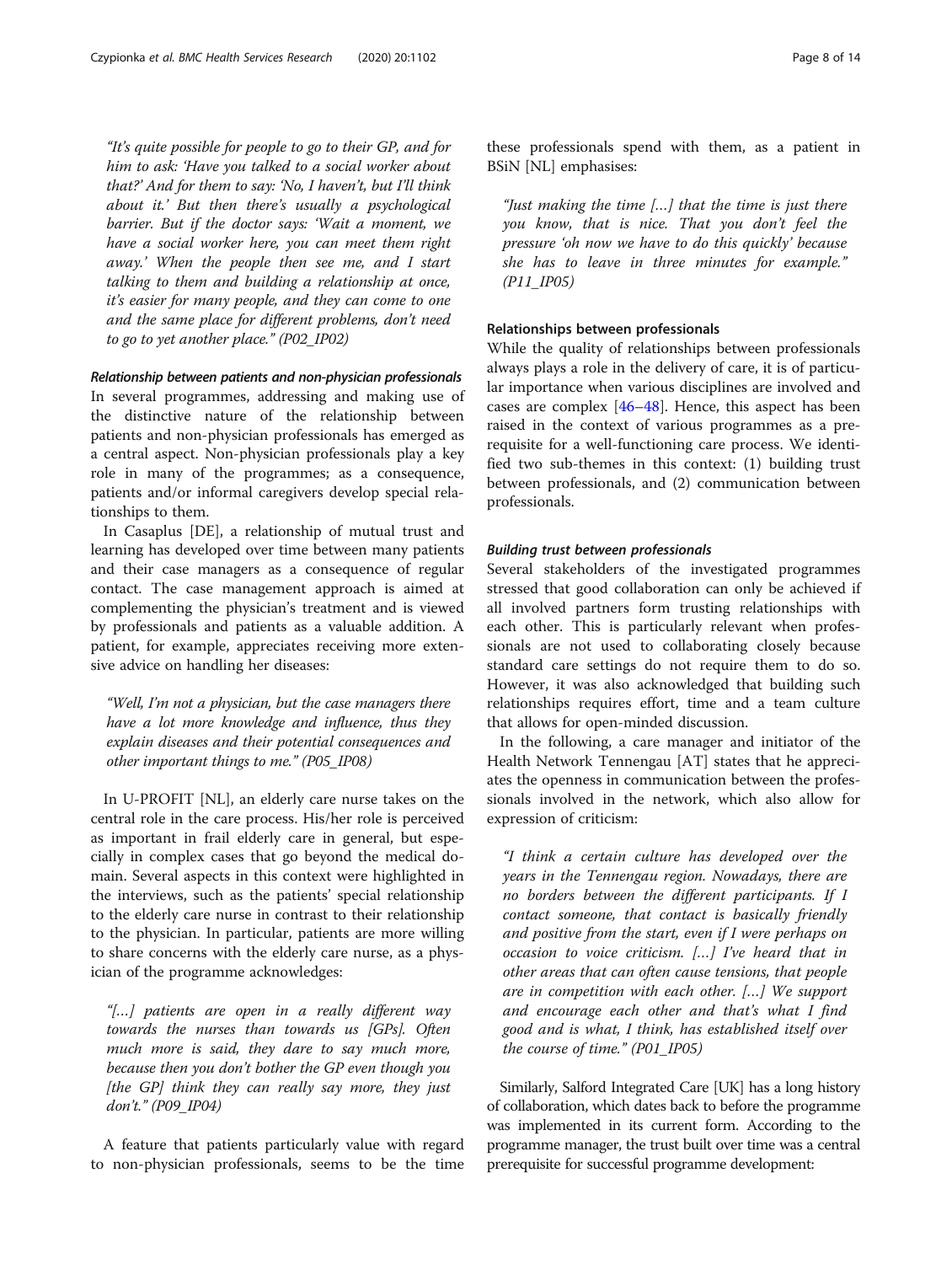"I think our history of partnership working is the most important issue, and the relationships and the trust and the respect that's been built up over the years. It's that capital that we've invested in each other which I think is allowing our plans now to take shape." (P16\_IP01)

#### Communication between professionals

In order to facilitate continuous communication between professionals – and in some cases also the patients and/or their informal caregivers – many of the investigated programmes have implemented communication platforms like regular team meetings or case conferences.

In South Somerset Symphony [UK], there are regular team meetings in which the most complex cases are reviewed and discussed in a non-hierarchical and informal way, allowing everyone to bring up what they regard the most relevant issues. These so-called "huddles" are a key instrument for communication, as an initiator of the programme highlights:

"[…] and that's where they discuss all their patients who are ten on the Symphony scale so the ones they're most worried about. They tend to be the ones who have just come into hospital, just come out from hospital, massive change in circumstances so if one of them has just gone into the hospice or something like that that's changed for the patient, so they tend to be discussed on a daily basis. […] So the huddle is a key thing and tends to happen early in the day." (P17\_IP03)

#### Patient involvement

A central aspect that is intensively discussed in the literature on integrated care (e.g. [[49](#page-12-0)–[51](#page-12-0)]) and also surfaced in the analysis of the programmes is the involvement of patients in all stages of the care process. In contrast to a care approach in which the patient is a passive receiver of treatment, such efforts allow patients to actively contribute to their treatment options. In this context, we identified two main sub-themes, namely (1) joint goal-setting/shared decision-making and (2) adaptation to reorganised service delivery.

### Joint goal-setting and shared decision-making between patients and professionals

Most of the investigated programmes put a special emphasis on involving the patient when setting goals for his/ her treatment. This is of particular importance for persons with complex needs, as they often need to prioritise among possibly conflicting goals [[52](#page-12-0)]. This is the case when it is too demanding or impossible to address multiple health and/or social problems simultaneously. Therefore, efforts to involve the patient in all decisions to be made in the care process are being increasingly propagated, especially in integrated care [\[53](#page-12-0)–[56](#page-12-0)]. The opportunity to define goals and participate in the decisionmaking process is highly valued by many patients, as several interviews across the programmes indicated. However, some patients leant towards entrusting the decisions to the professionals altogether. It seems that giving the choice to what degree patients are involved in decision making is beneficial to the care process.

In Gesundes Kinzigtal [DE], an individual treatment plan is developed together with the patient, following a goal-oriented approach. This treatment plan is based on realistic goals set by the patient, as this physician explains:

"If I have a patient with, for example, overweight and diabetes, I try to actively involve him. I ask the patient: What can you contribute to the improvement of your health status? What are you willing to contribute? What is your aim for your personal health? Regardless whether the patient expresses the wish to be physically active, to reduce weight or to change the diet. Usually, I try to include the patient's wish and adapt the treatment options accordingly in order to achieve the highest compliance and motivation. […] Treatment goals should always be feasible and achievable, hence adapted to the patient." (P06\_IP05)

U-PROFIT [NL] aims at preserving physical functioning of frail elderly, so as to postpone or prevent admission to institutional care facilities. As a project manager points out, this aim must also be a priority for the patients themselves in order for the programme to be successful:

"[Living at home longer is] what everyone essentially wants. That's what the government really wants, but most older people too. And that only works if you link up with what someone finds important." (P09\_IP10)

Learning Networks [NO] applies a tool for functional ability assessment called 'What matters to you', which combines the Patient-Specific Functional Scale (PSFS [[57\]](#page-12-0);) with priorities set by the patient. A nurse explains that this tool has been effective in improving patient involvement:

"What matters to you' has come into focus and been brought up much more with good patient pathways so I think user involvement has gotten through much more now than earlier, we maybe thought we had this before, but now we are much better at asking the user first." (P13\_IP14).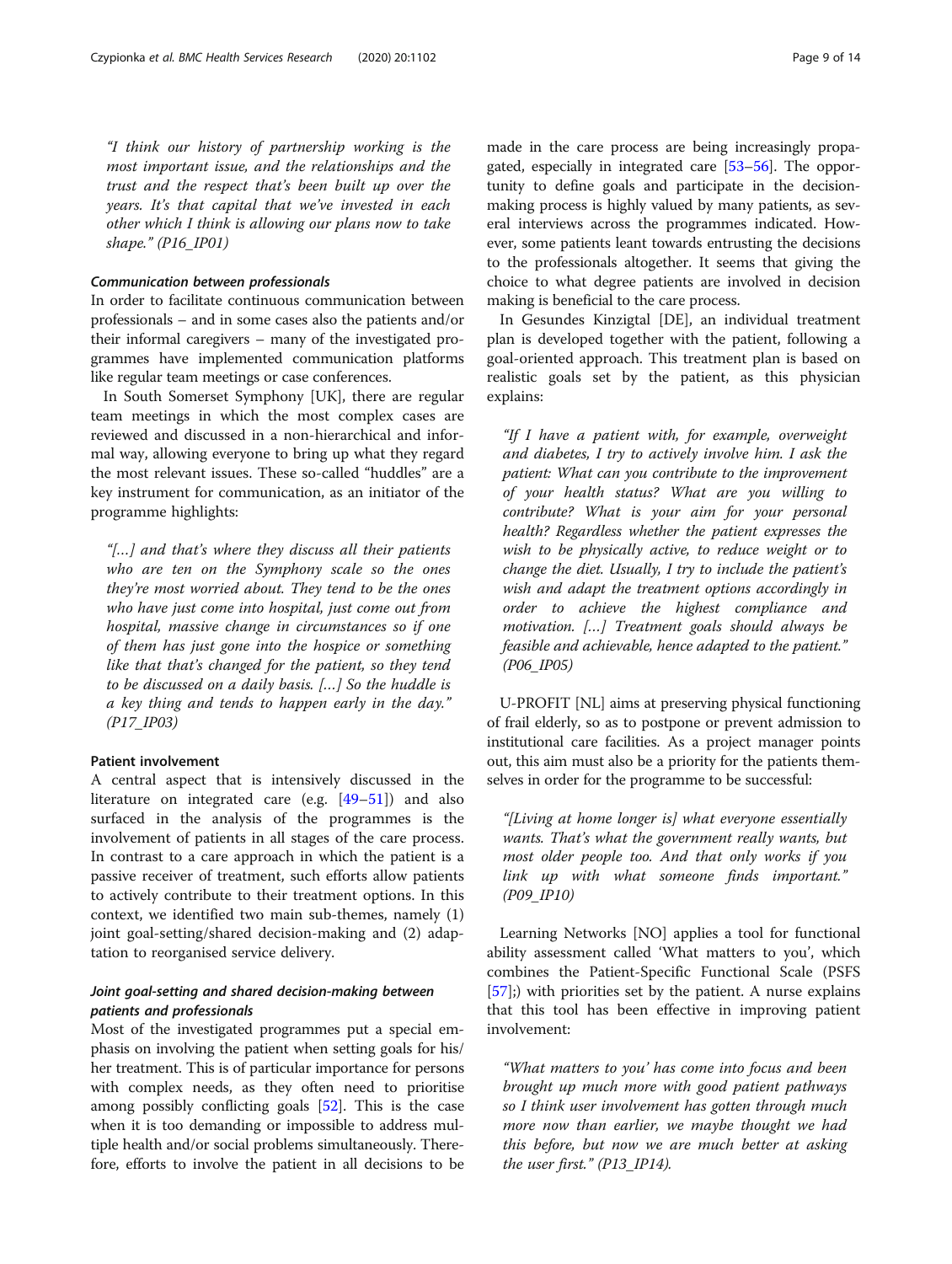Prioritising a patient's wishes is of particular significance in palliative care, as the manager of the Palliative Care System [HR] stresses:

"The person's wishes, their needs, their pain, and their torments are more important than the treatment protocols. It is more important to respect that than to get the result that using some medicine can prolong the patient's life for 7 or 15 days which can be published in conferences. We really care about the person." (P04\_IP03)

#### Adaptation to reorganised service delivery

A prerequisite for being able to actively involve the patient in the care process is that he/she accepts and adapts to the reorganisations in service delivery that the programme entails. This aspect has emerged in the context of several programmes. While the favourable effects of patient involvement were acknowledged in most programmes, some interviews indicated that such measures can also be demanding and challenging for both persons with complex needs and professionals.

In South Somerset Symphony [UK], for example, a physician acknowledges that a shift in patients' mind-set is necessary in order to accept the new care model, in particular the physician not being the patient's primary contact point anymore:

"I mean some patients love it, some patients, you know, are used to their GP and, you know, does my GP not want me anymore… The doctor is not always the first point of contact as it happens in primary care, because that is just unsustainable, we all have to – everybody has to change... Patients have had to get used to the fact that they may not see a doctor as much as they did when they were […] able to access them through primary care, which is often a reason why they are referred to us because, you know, the demand on primary care is so great." (P17\_IP06)

In some programmes, informal caregivers play a central role in the delivery of care and are therefore also required to adapt to new situations. This is, for example, the case in Badalona Serveis Assistencials [ES], which is focused around home hospitalisation. As the quote from a physician below illustrates, changes entailed by the intervention can be challenging for informal caregivers. The programme therefore follows the strategy to simplify and dose the guidelines according to informal caregivers' capabilities and, if necessary, schedule more frequent visits:

"Some caregivers on the one hand have difficulties to understand the intervention, and on the other hand there are resistances to change habits. They are used to do things in one way and when you say 'now you'll mobilise him [the patient] this way' it is difficult for them to understand the cure plan. It's not that they are not willing but that they have difficulties to understand. Especially during the first days of the intervention, when they get much information." (P14\_IP05)

#### **Discussion**

The existing literature on integrated care provides both theoretical frameworks to describe what aspects are required for integration of care (e.g. [[22,](#page-12-0) [58](#page-12-0)–[61](#page-12-0)]) and a multitude of single case studies on programmes, many of which target single diseases only. Our article adds to the existing literature in various respects. The results are derived from an analysis of 17 programmes in eight European countries, covering a broad spectrum of integrated care approaches for persons with complex needs. Conducting a large number of interviews – 233 in total – enabled us to include perspectives of various different stakeholders. While adopting such a comprehensive scope, we applied a uniform analytical approach that allowed for an open and profound investigation of the actual processes of care and interpersonal relationships that shape these programmes in practice. Whereas some of the facilitators of a well-functioning care process have previously been posited in the literature, in our analysis, they emerged from numerous individual stakeholder perspectives. Furthermore, our analysis highlights the specific importance of these aspects in the care of persons with complex needs as it focuses on care approaches that explicitly target this population group.

A holistic view of the person and his/her needs and environment emerged to be a commonly employed success factor in care delivery to persons with complex needs. Even when the focus lies on the treatment of physical conditions, in many of the programmes, mental health and the social situation are routinely addressed to facilitate treatment of physical health problems. While the interconnectedness of physical health, mental health and social circumstances has been acknowledged in the literature [\[36](#page-12-0)–[40](#page-12-0)], our analysis shows how much this connection matters on a practical level to several stakeholder groups.

Coordination of care is generally seen as an important element for integrated care [\[58](#page-12-0), [60](#page-12-0), [62,](#page-12-0) [63\]](#page-12-0). As cases become more complex, coordination and continuity become more important, but also more challenging, as it requires professionals to take on new roles and tasks. However, we have found that coordination efforts are valued by patients in our real-world examples, as they improve experience of care. Several of the investigated programmes created the function of a single contact point for patients and/or their informal caregivers who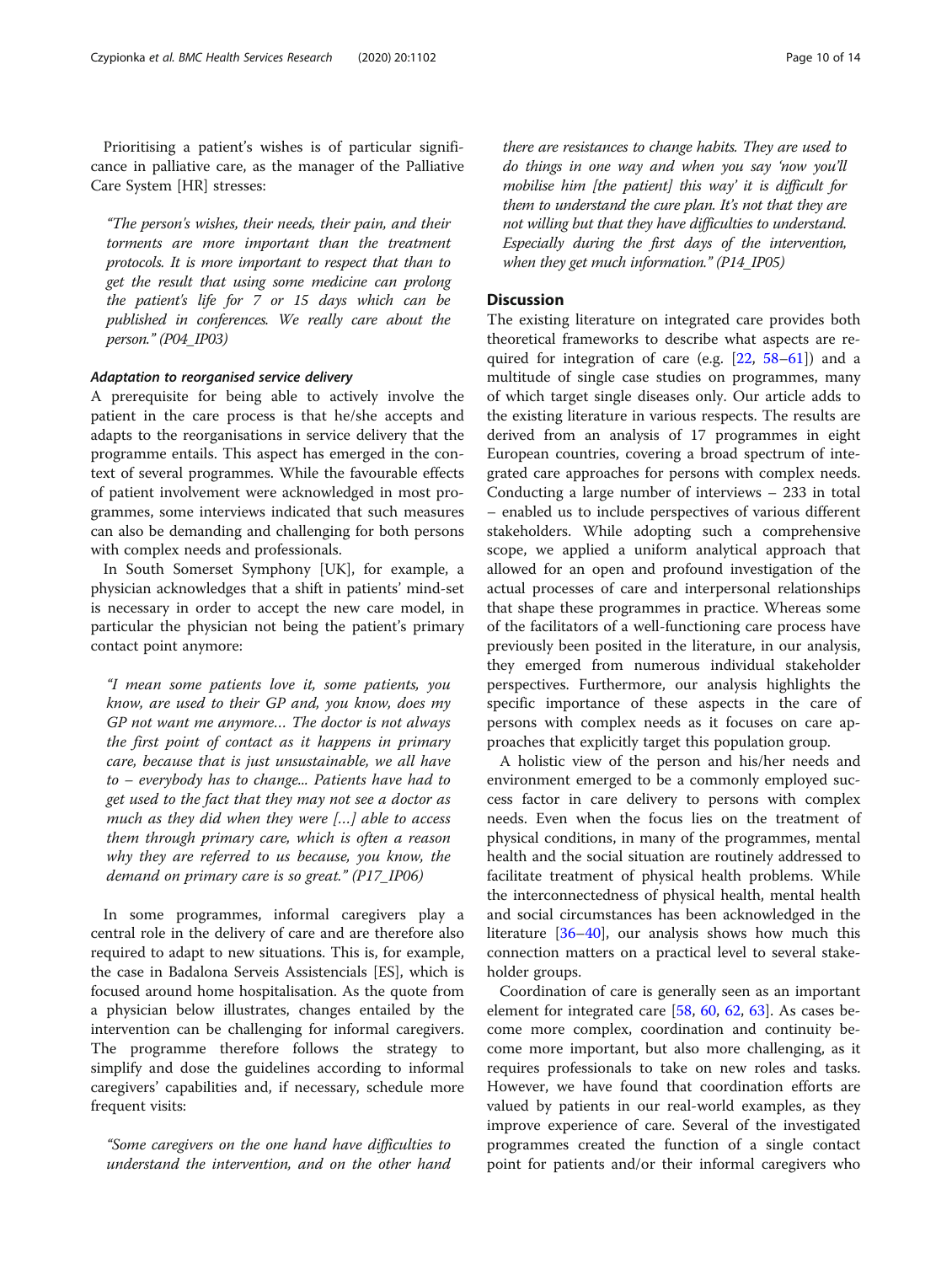<span id="page-10-0"></span>provides support in navigation through often fragmented health and social care systems. In accordance with the patient's main problem area, this role is assumed by carers with very diverse professional backgrounds. Furthermore, multi-disciplinary teams are a key feature of integrated care [[43](#page-12-0)–[45](#page-12-0), [54](#page-12-0)], which enables patients to receive a wide range of services that are still aligned and from one common source. Considering the various different professional backgrounds coming together in these teams, good communication, but also trust that can only be built over time emerged as highly important aspects. In order to achieve this, programmes provide platforms for continuous eye-level communication among all involved professionals (e.g. regular team meetings, case conferences). The requirement of building trusting relationships over time should also be held in mind when attempting to transfer care models, as implementing collaborative structures in a top-down fashion may not be successful.

While there are typically several professionals involved in the care of persons with complex needs, the person that should be at the centre of the care process is the patient him−/herself. The investigated programmes put the concept of goal-oriented medicine [\[52](#page-12-0), [64,](#page-13-0) [65\]](#page-13-0) into practice by giving the patient the opportunity to set priorities and take part in decisions throughout the care process. Some programmes also involve informal caregivers in the planning of care, as their role tends to become more important with increasing complexity. However, it has also emerged from our analysis that patients and informal caregivers need to be given the chance to adapt to changes in service delivery and that both the scope and the type of involvement have to be tailored to their individual abilities. Hence, support measures should be designed so that the patient is neither patronised nor left alone.

Although we base our analysis on 233 interviews from 17 programmes, owing to the methodological approach rooted in the qualitative paradigm, there are natural limitations. While all programmes address complexity of treatment in an integrated care framework, we do acknowledge the various differences between the programmes regarding their aims, target populations as well as the cultural and institutional context they are set in. We addressed elements of care that are present in most or all of the programmes and vital for their successful reallife implementation, although these are shaped according to the specific programme. One has to be aware that our insights are based on a limited number of personal views and experiences and there cannot be a one-size-fits-all model of integrated care for persons with complex needs. However, we believe that the aspects we identified in our analysis can serve as guidance when designing such programmes and creating adequate framework conditions for their successful functioning.

#### **Conclusions**

Based on a highly explorative research approach, we were able to identify several key aspects for a wellfunctioning integrated care process for complex patients and how these are put into actual practice. The following four are discussed in the article: holistic view of the patient, continuity of care, relationships between professionals, and patient involvement. We investigated, on the one hand, how patients, informal caregivers and professionals view these aspects, and, on the other hand, how they are incorporated into the care process by the various programmes.

The identified aspects can be regarded as important in all chronic care, but are of particular significance and associated with increased challenges in the context of care of persons with complex needs. Thus, it is essential to incorporate these in the design of care approaches. However, our analysis has also highlighted that such care models cannot be planned on the drawing board. The development of mutual trust and commitment among all involved stakeholders seems paramount for the reorganisation of services and adaptation to new practices. Policy makers are therefore called to create the appropriate conditions to enable better design, implementation and spread of successful programmes taking these findings into account.

The field of integrated care for persons with complex needs leaves considerable room for further research. Topics worth investigating in this context include integrated care workforce (e.g. development of new professional roles), sustainable financing and payment schemes, efficient governance structures and potential for digital solutions in integrated care.

#### Supplementary Information

The online version contains supplementary material available at https://doi. org/10.1186/s12913-020-05917-9 .

Additional file 1.

#### Abbreviations

Ais-Be: Área Integral de Salut, Barcelona Esquerra; AT: Austria; BSiN: Better Together in Amsterdam North; DE: Germany; ES: Spain; EU: European Union; GP: General practitioner; HR: Croatia; HU: Hungary; NL: Netherlands; NO: Norway; SELFIE: Sustainable intEgrated chroniccare modeLs for multimorbidity: delivery, FInancing, and performance; UK: United Kingdom; U-PROFIT: Proactive Primary Care Approach for Frail Elderly

#### Acknowledgements

We thank all partners of the SELFIE project for their contribution as well as their valuable comments on an earlier draft of this article. Membership of the SELFIE consortium can be found on [www.selfie2020.eu.](http://www.selfie2020.eu) We also thank the participants at the 17th International Conference on Integrated Care, Dublin, Ireland, at the 12th World Congress on Health Economics, Boston, USA and at the 5th International Conference on Evidence-based Policy in Long-term Care, Vienna, Austria for their feedback. Lastly, we gratefully acknowledge the valuable comments by three anonymous reviewers.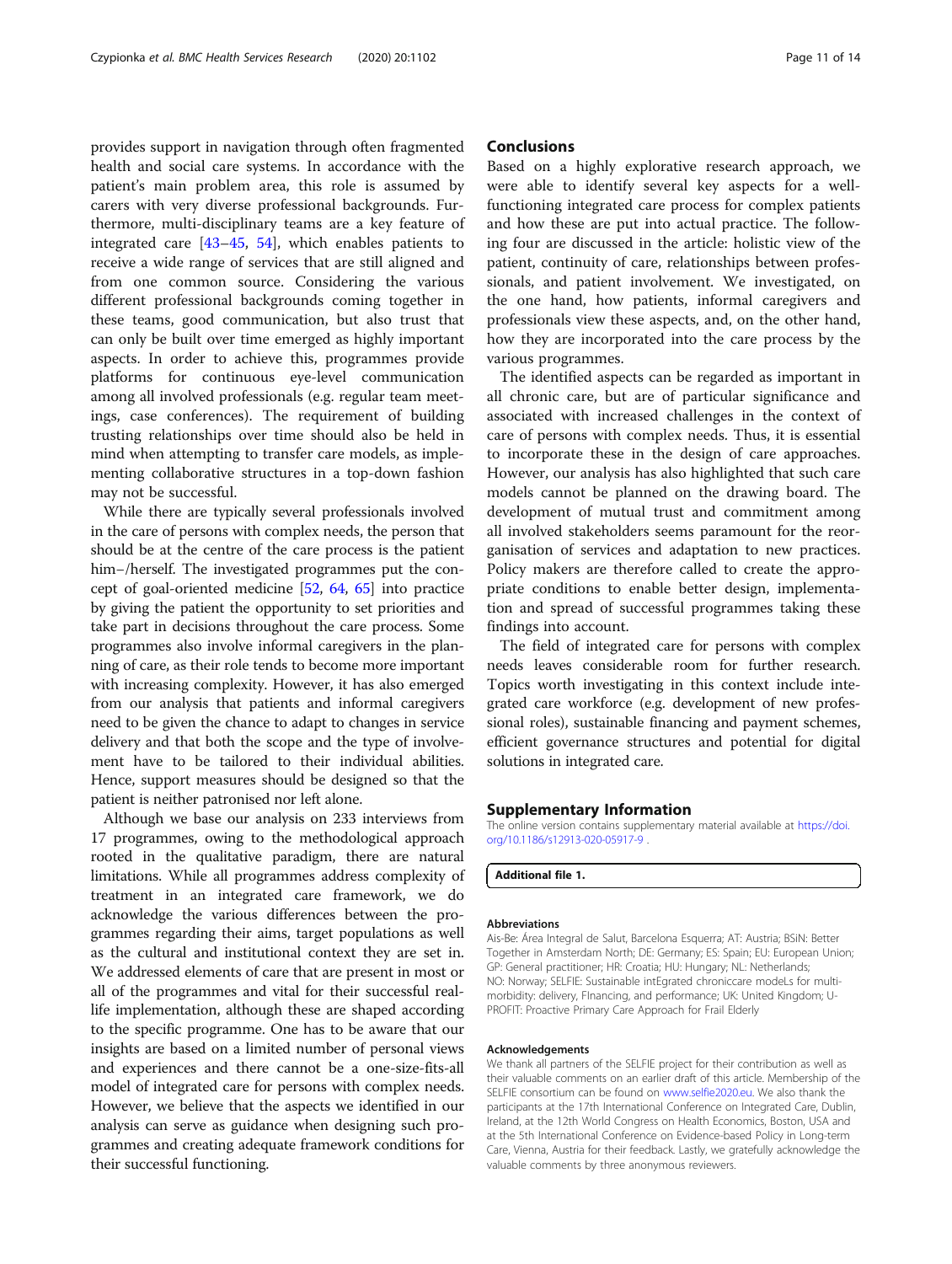#### <span id="page-11-0"></span>Authors' contributions

TC, MK and MR developed the methodological approach for the thick description, conducted the meta-analysis and drafted this paper. Furthermore, they conducted the field work and prepared the thick description reports for Austria. TC, EB, JR, SR, JS, VS, RH, AZ, MH, MRvM conducted the field work (interviews) and prepared a thick description report for the programmes in their respective countries. Furthermore, they critically reviewed this paper and contributed equally to this work during the consortium meetings in which the meta-analysis was discussed. All authors read and approved the final manuscript. TC, MK and MR are joint first authors.

#### Funding

The SELFIE project was funded by the European Union's Horizon2020 research and innovation program under grant agreement No 634288. The funder does not influence any part of the research process. The content of this paper reflects only the SELFIE group's views and the European Commission is not liable for any use that may be made of the information contained herein.

#### Availability of data and materials

The 17 thick description reports are available under [www.selfie2020.eu/](http://www.selfie2020.eu/publications) [publications](http://www.selfie2020.eu/publications). Audio recordings and transcript data of individual interviews are not available for third persons as this would breach anonymity, which was assured to interviewees.

#### Ethics approval and consent to participate

Austria: In Austria, approval by an ethics committee is necessary for the following four types of evaluations/interventions: 1) Clinical trial on human subjects according to the law on medicines – Arzneimittelgesetz (AMG), 2) Clinical trials on human subjects according to the law on medical products – Medizinproduktegesetz (MPG), 3) Clinical trial on human subjects according to the law on genetic engineering – Gentechnikgesetz (GTG), 4) New medical methods (e.g. new surgical techniques) as well as applied medical research according to the law of hospitals and sanatoriums – Krankenanstalten- und Kuranstaltengesetz (KAKuG). As none of the above categories applied to this research, approval by an ethics committee was not necessary.

Croatia: Approval by an ethics committee for conducting interviews was not necessary according to the Ordinance on Clinical trials and Good Clinical Practice (Official Gazette No. 121/07) and Ordinance on Clinical Trials of Medicinal Products and Good Clinical Practice (Official Gazette No. 25/15). Germany: Approval by an ethics committee for conducting interviews was not necessary according to the following guidelines: [https://www.dfg.de/](https://www.dfg.de/foerderung/faq/geistes_sozialwissenschaften/) [foerderung/faq/geistes\\_sozialwissenschaften/](https://www.dfg.de/foerderung/faq/geistes_sozialwissenschaften/).

Hungary: A) Onkonetwork: Non-interventional studies in Hungary are regulated by Government Decree No. 235/2009 and by Decree of the Health Minister No. 23/ 2002, also referring to Law 154/1997 (CLIV/1997). Noninterventional studies of pharmaceuticals are also regulated by Law 95/2005 (XCV/2005) and Decree of Human Resources Minister No. 15/2012. Human medical research is defined in the Healthcare Law (CLIV/1997) and noninterventional studies are defined in Government Decree No. 235/2009 as a specific kind of human medical research. In line with the above national laws, conducting interviews with patients, family members, and other stakeholders was not classified as non-interventional human medical research. Therefore, as requested by the Hospital's regulation for other types of research, the research plan was submitted for approval to the Director General of Moritz Kaposi General Hospital. Based on the positive opinion of the Institutional Research Committee and the responsible person of the Hospital for data protection, the research has been authorized under approval No. IG/03092–000/2016, considering both its scientific merit and data protection aspects. B) Palliative Care Consult Service: Ethics approval was granted by the Regional and Local Research Ethics Committee at the University of Pécs (File number 6302).

Netherlands: The Medical Ethical Committee of the Erasmus Medical Centre Rotterdam declared that this research was exempt from the Medical Research Involving Human Subjects Act (MEC-2016-318, July 4, 2016). Norway: The regional ethics committee decided that no formal ethics approval was required for this research, according to the Norwegian Health Research Act (REK vest, 2016/308). The ethics committee advised us to seek approval from the Data Protection Office at University of Bergen, which was granted (NSD 47499).

Spain: Approval by an ethics committee conducting interviews was not necessary. Overall ethics approval for research in the SELFIE project was granted by Clinic Research Ethical Committee (Comité Ético d'Investigación Clínica - CEIC) of the Clinic Hospital of Barcelona, Ref: CIF-G-08431173, Reg. HCB 2017/0451, 14-6-2017 and Ref: CIF-G-08431173, Reg. HCB 2017/0452, 19- 6-2017.

UK: Ethics approval was granted by the NHS Health Research Authority Research Ethics Committee (SELFIE REF: 16/WM/0295; CLASSIC REF: 14/NW/ 0206).

In all countries, interviewees provided written informed consent to the interviews, to the recording of the interviews and to the subsequent use of the collected data. They were reassured that interviews were confidential and voluntary.

#### Consent for publication

Not applicable as no personal information is divulged.

#### Competing interests

Johnathan Stokes is associate editor of BMC Health Services Research. Apart from that, the authors have no competing interests.

#### Author details

<sup>1</sup>Institute for Advanced Studies, Josefstädter Straße 39, 1080 Vienna, Austria <sup>2</sup> London School of Economics and Political Science, Houghton Street, London WC2A 2AE, UK. <sup>3</sup>Hospital Clinic de Barcelona, Institut d'Investigacions Biomèdiques August Pi i Sunyer (IDIBAPS), Universitat de Barcelona, Villarroel 170, Barcelona, 08036, Catalonia, Spain. <sup>4</sup>University of Bergen, Postboks 7804 5020 Bergen, Norway. <sup>5</sup>University of Manchester, 7th Floor, Williamson Building, Oxford Road, Manchester M13 9P, UK. <sup>6</sup>Berlin University of Technology, Strasse des 17. Juni 135 (H80), 10623 Berlin, Germany. <sup>7</sup>Ministry of Health, Ksaver 200a, 10000 Zagreb, Croatia. <sup>8</sup>Syreon Research Institute, Mexikoi str. 65/A, 1142 Budapest, Hungary. <sup>9</sup> Erasmus University Rotterdam P.O.Box 1738, 3000, DR, Rotterdam, The Netherlands.

#### Received: 24 January 2020 Accepted: 12 November 2020 Published online: 30 November 2020

#### References

- 1. Uijen AA, van de Lisdonk EH. Multimorbidity in primary care: prevalence and trend over the last 20 years. Eur J Gen Pract. 2008;14(Suppl 1):28–32.
- Barnett K, Mercer SW, Norbury M, Watt G, Wyke S, Guthrie B. Epidemiology of multimorbidity and implications for health care, research, and medical education: a cross-sectional study. Lancet. 2012;380(9836):37–43.
- 3. Fortin M, Stewart M, Poitras M-E, Almirall J, Maddocks H. A systematic review of prevalence studies on multimorbidity: toward a more uniform methodology. Ann Fam Med. 2012;10(2):142–51.
- 4. Fortin M, Bravo G, Hudon C, Lapointe L, Almirall J, Dubois M-F, et al. Relationship between multimorbidity and health-related quality of life of patients in primary care. Qual Life Res. 2006;15(1):83–91.
- 5. Bayliss EA, Ellis JL, Steiner JF. Barriers to self-management and qualityof-life outcomes in seniors with multimorbidities. Ann Fam Med. 2007; 5(5):395–402.
- 6. Hunger M, Thorand B, Schunk M, Döring A, Menn P, Peters A, et al. Multimorbidity and health-related quality of life in the older population: results from the German KORA-age study. Health Qual Life Outcomes. 2011;9:53.
- 7. Burgers JS, Voerman GE, Grol R, Faber MJ, Schneider EC. Quality and coordination of care for patients with multiple conditions: results from an international survey of patient experience. Eval Health Prof. 2010; 33(3):343–64.
- Paddison CAM, Saunders CL, Abel GA, Payne RA, Campbell JL, Roland M. Why do patients with multimorbidity in England report worse experiences in primary care? Evidence from the general practice patient survey. BMJ Open. 2015;5(3):e006172.
- 9. Glynn LG, Valderas JM, Healy P, Burke E, Newell J, Gillespie P, et al. The prevalence of multimorbidity in primary care and its effect on health care utilization and cost. Fam Pract. 2011;28(5):516–23.
- 10. Lehnert T, Heider D, Leicht H, Heinrich S, Corrieri S, Luppa M, et al. Review: health care utilization and costs of elderly persons with multiple chronic conditions. Med Care Res Rev. 2011;68(4):387–420.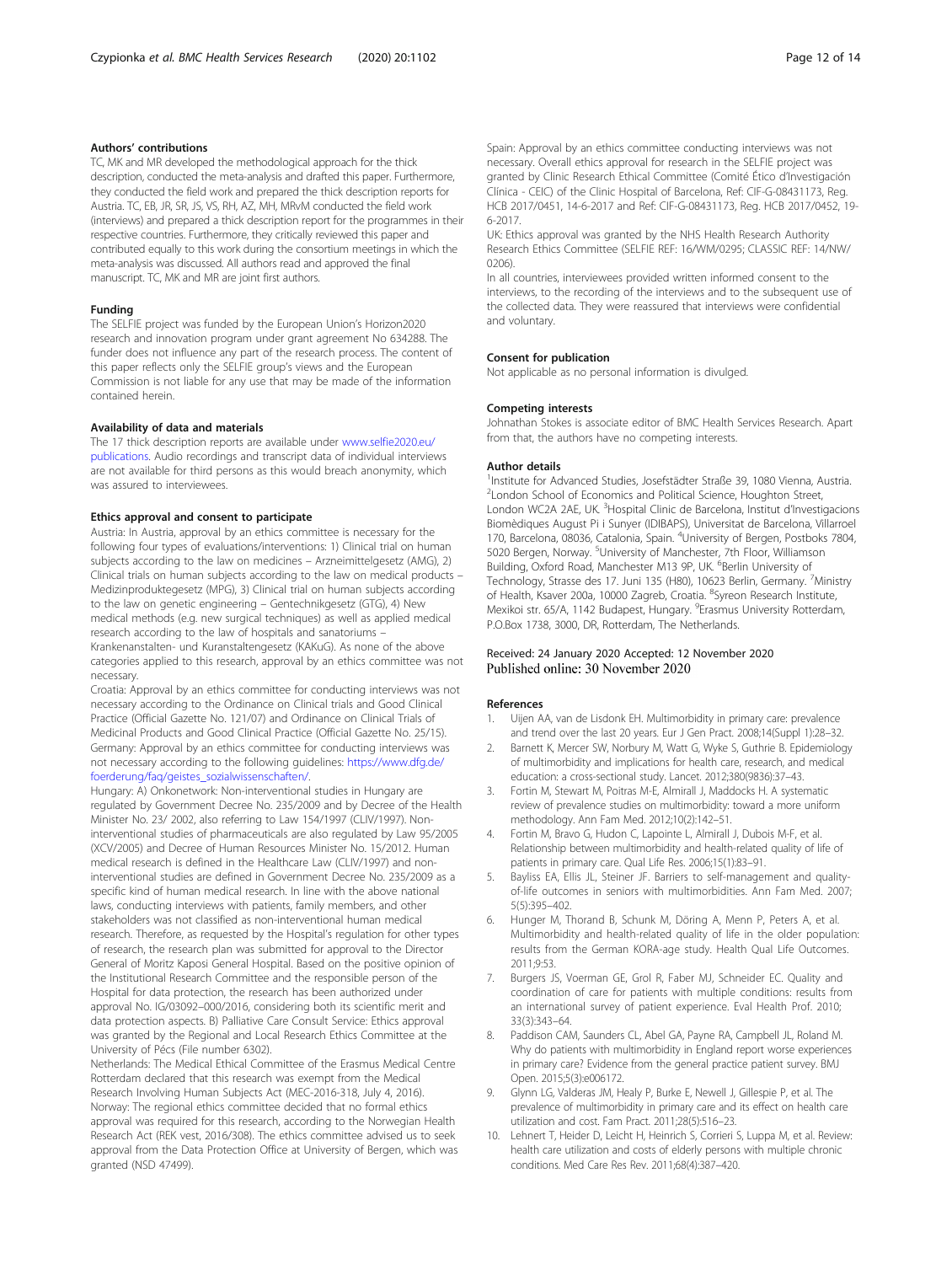- <span id="page-12-0"></span>11. Bähler C, Huber CA, Brüngger B, Reich O. Multimorbidity, health care utilization and costs in an elderly community-dwelling population: a claims data based observational study. BMC Health Serv Res. 2015;15:23.
- 12. Marengoni A, Winblad B, Karp A, Fratiglioni L. Prevalence of chronic diseases and multimorbidity among the elderly population in Sweden. Am J Public Health. 2008;98(7):1198–200.
- 13. Ofori-Asenso R, Chin KL, Curtis AJ, Zomer E, Zoungas S, Liew D. Recent patterns of multimorbidity among older adults in high-income countries. Popul Health Manag. 2018;22(2):127–37.
- 14. Jindai K. Multimorbidity and functional limitations among adults 65 or older, NHANES 2005–2012. Prev Chronic Dis. 2016;13.
- 15. Salive ME. Multimorbidity in older adults. Epidemiol Rev. 2013;35(1):75–83.
- 16. Banerjee S. Multimorbidity—older adults need health care that can count past one. Lancet. 2015;385(9968):587–9.
- 17. Wodchis WP, Dixon A, Anderson GM, Goodwin N. Integrating care for older people with complex needs: key insights and lessons from a seven-country cross-case analysis. Int J Integr Care. 2015;15.
- 18. Kuluski K, Ho JW, Hans PK, Nelson ML. Community Care for People with complex care needs: bridging the gap between health and social care. Int J Integr Care. 2017;17(4):2.
- 19. World Health Organization. Multimorbidity: technical series on safer primary care. Geneva: World Health Organization; 2016.
- 20. Rijken M, Hujala A, van Ginneken E, Melchiorre MG, Groenewegen P, Schellevis F. Managing multimorbidity: profiles of integrated care approaches targeting people with multiple chronic conditions in Europe. Health Policy. 2018;122(1):44–52.
- 21. Struckmann V, Leijten FRM, van Ginneken E, Kraus M, Reiss M, Spranger A, et al. Relevant models and elements of integrated care for multi-morbidity: results of a scoping review. Health Policy. 2018;122(1):23–35.
- 22. Leijten FRM, Struckmann V, van Ginneken E, Czypionka T, Kraus M, Reiss M, et al. The SELFIE framework for integrated care for multi-morbidity: development and description. Health Policy. 2018;122(1):12–22.
- 23. Rutten-van Mölken M, Leijten F, Hoedemakers M, Tsiachristas A, Verbeek N, Karimi M, et al. Strengthening the evidence-base of integrated care for people with multi-morbidity in Europe using multi-criteria decision analysis (MCDA). BMC Health Serv Res. 2018;18(1):576.
- 24. Ryle G. The concept of mind; 1949.
- 25. Geertz C. The interpretation of cultures. New York: Basic Books; 1973.
- 26. McCloskey D. Thick and thin methodologies in the history of economic thought. In: de Marchi N, editor. The Popperian legacy in economics. Cambridge: Cambridge University Press; 1988. p. 245–57.
- 27. Maloney-Krichmar D, Preece J. A multilevel analysis of sociability, usability, and community dynamics in an online health community. ACM Trans Comput Hum Interact. 2005;12(2):201–32.
- 28. Bate A, Donaldson C, Murtagh MJ. Managing to manage healthcare resources in the English NHS? What can health economics teach? What can health economics learn? Health Policy. 2007;84(2–3):249–61.
- 29. Ponterotto JG. Brief note on the origins, evolution, and meaning of the qualitative research concept thick description. Qual Rep. 2006;11(3): 538–49.
- 30. Dawson J. Thick description. In: Durepos G, Mills A, Wiebe E, editors. Encyclopedia of Case Study Research Volume 2.Los Angeles, London: SAGE Publications; 2010. p. 942–4.
- 31. Leeds-Hurwitz W. Thick description. In: The International Encyclopedia of Language and Social Interaction. Chichester u.a: Wiley Blackwell; 2015. p. 1– 5.
- 32. Morgan-Trimmer S, Wood F. Ethnographic methods for process evaluations of complex health behaviour interventions. Trials. 2016;17(1):232.
- 33. Mayring P. Qualitative Inhaltsanalyse. Grundlagen und Techniken. 12th ed. Weinheim und Basel: Beltz Verlag; 2015.
- 34. Timulak L. Meta-analysis of qualitative studies: a tool for reviewing qualitative research findings in psychotherapy. Psychother Res. 2009;19(4–5): 591–600.
- 35. Paterson B, Thorne S, Canam C, Jilliings C. Meta-study of qualitative health research: a practical guide to meta-analysis and meta-synthesis. Thousand Oaks: SAGE Publications; 2001.
- 36. Boult C, Wieland GD. Comprehensive primary care for older patients with multiple chronic conditions: "Nobody rushes you through". JAMA. 2010; 304(17):1936–43.
- 37. Corser WD. Increasing primary care comorbidity: a conceptual research and practice framework. Res Theory Nurs Pract. 2011;25(4):238–51.
- 38. Ivbijaro GO, Enum Y, Khan AA, Lam SS-K, Gabzdyl A. Collaborative care: models for treatment of patients with complex medical-psychiatric conditions. Curr Psychiatry Rep. 2014;16(11):506.
- 39. Lin EHB, Von Korff M, Peterson D, Ludman EJ, Ciechanowski P, Katon W. Population targeting and durability of multimorbidity collaborative care management. Am J Manag Care. 2014;20(11):887–95.
- 40. Morgan MA, Coates MJ, Dunbar JA. Using care plans to better manage multimorbidity. Australas Med J. 2015;8(6):208–15.
- 41. Gulliford M, Naithani S, Morgan M. What is "continuity of care"? J Health Serv Res Policy. 2006;11(4):248–50.
- 42. Bird SR, Kurowski W, Dickman GK, Kronborg I. Integrated care facilitation for older patients with complex health care needs reduces hospital demand. Aust Health Rev. 2007;31(3):451–61.
- 43. Sampalli T, Fox RA, Dickson R, Fox J. Proposed model of integrated care to improve health outcomes for individuals with multimorbidities. Patient Prefer Adherence. 2012;6:757–64.
- 44. de Bruin SR, Versnel N, Lemmens LC, Molema CCM, Schellevis FG, Nijpels G, et al. Comprehensive care programs for patients with multiple chronic conditions: a systematic literature review. Health Policy. 2012;107(2–3):108–45.
- 45. Goodwin N, Dixon A, Anderson G, Wodchis W. Providing integrated care for older people with complex needs. Lessons from seven international case studies. London: The Kings's Fund; 2014.
- 46. Hewitt G, Sims S, Harris R. Using realist synthesis to understand the mechanisms of interprofessional teamwork in health and social care. J Interprof Care. 2014;28(6):501–6.
- 47. Hewitt G, Sims S, Harris R. Evidence of communication, influence and behavioural norms in interprofessional teams: a realist synthesis. J Interprof Care. 2015;29(2):100–5.
- 48. Sims S, Hewitt G, Harris R. Evidence of collaboration, pooling of resources, learning and role blurring in interprofessional healthcare teams: a realist synthesis. J Interprof Care. 2015;29(1):20–5.
- 49. Hubberstey C. Client involvement as a key element of integrated case management. Child Youth Care Forum. 2001;30(2):83–97.
- 50. MacAdam M. Progress toward integrating care for seniors in Canada. Int J Integr Care. 2011;11(5). <https://www.ijic.org/articles/abstract/10.5334/ijic.563/>.
- 51. Valentijn P, Boesveld I, Klauw D, van der Ruwaard D, Struijs J, Molema J, et al. Towards a taxonomy for integrated care: a mixed-methods study. Int J Integr Care. 2015;15(1). <https://www.ijic.org/article/10.5334/ijic.1513/>.
- 52. Mold JW, Blake GH, Becker LA. Goal-oriented medical care. Fam Med. 1991; 23(1):46–51.
- 53. Singer SJ, Burgers J, Friedberg M, Rosenthal MB, Leape L, Schneider E. Defining and measuring integrated patient care: promoting the next frontier in health care delivery. Med Care Res Rev. 2011;68(1):112–27.
- 54. Findley PA. Social work practice in the chronic care model: chronic illness and disability care. J Soc Work. 2014;14(1):83–95.
- 55. Légaré F, Adekpedjou R, Stacey D, Turcotte S, Kryworuchko J, Graham ID, et al. Interventions for increasing the use of shared decision making by healthcare professionals. Cochrane Database Syst Rev. 2018;7: CD006732.
- 56. Amblàs-Novellas J, Espaulella J, Rexach L, Fontecha B, Inzitari M, Blay C, et al. Frailty, severity, progression and shared decision-making: a pragmatic framework for the challenge of clinical complexity at the end of life. Eur Geriatr Med. 2015;6(2):189–94.
- 57. Stratford P, Gill C, Westaway M, Binkley J. Assessing disability and change on individual patients: a report of a patient specific measure. Physiother Can. 1995;47(4):258–63.
- 58. Wagner EH, Austin BT, Von Korff M. Organizing care for patients with chronic illness. Milbank Q. 1996;74(4):511–44.
- 59. Leutz WN. Five laws for integrating medical and social services: lessons from the United States and the United Kingdom. Milbank Q. 1999;77(1): 77–110 iv–v.
- 60. Boult C, Karm L, Groves C. Improving chronic care: the "guided care" model. Perm J. 2008;12(1):50–4.
- 61. World Health Organization. Integrated care for older people: guidelines on community-level interventions to manage declines in intrinsic capacity. Geneva: World Health Organization; 2017.
- 62. Béland F, Hollander MJ. Integrated models of care delivery for the frail elderly: international perspectives. Gac Sanit. 2011;25(Suppl 2):138–46.
- 63. World Health Organization. WHO global strategyon people-centred andintegrated health services. Geneva: World Health Organization; 2015.